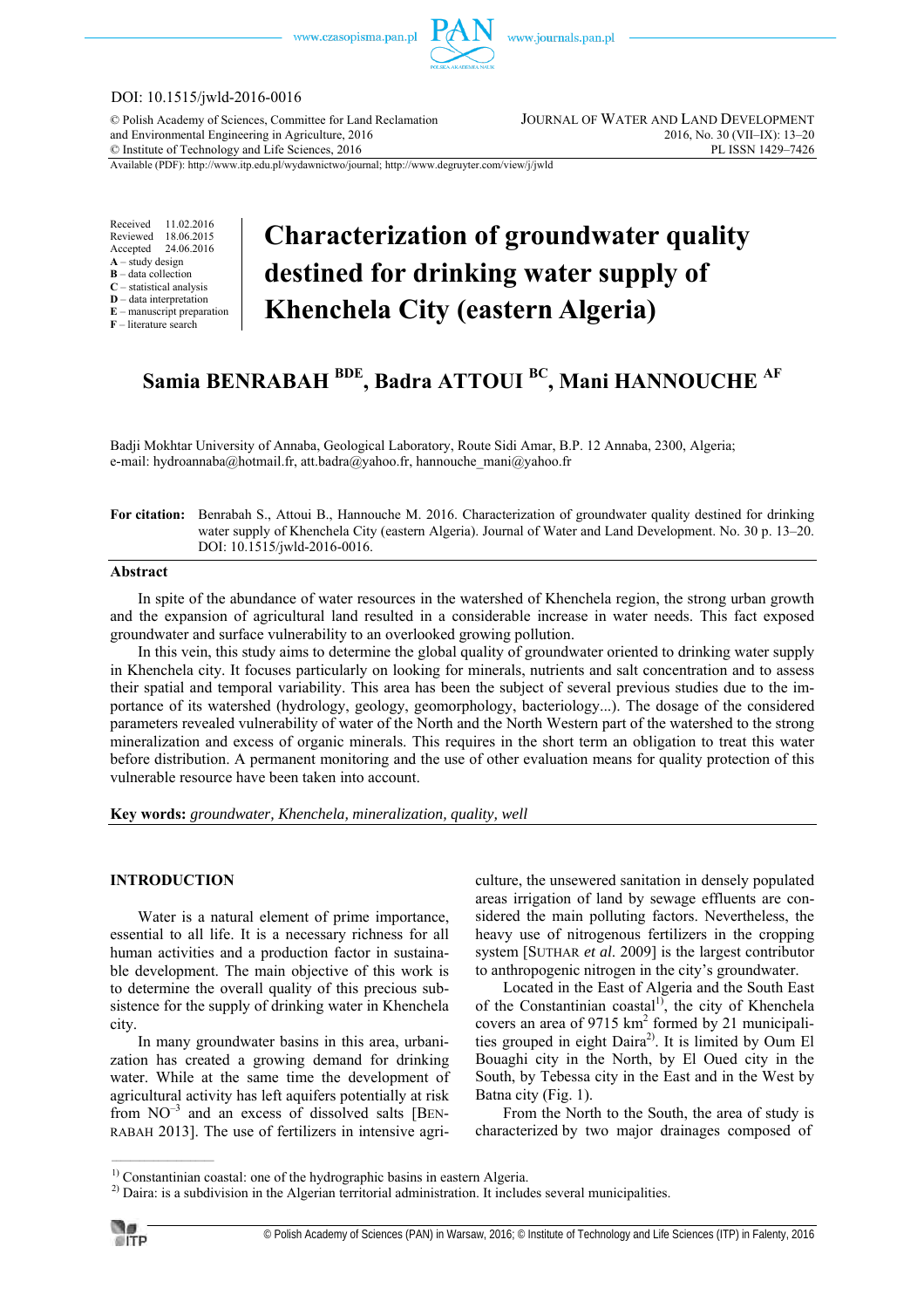

Fig. 1. Location and hydrology of the area of study; source: own elaboration

three main basins (basin of Oued El-Ma, basin of Oued El-Areb and basin of Oued Beni Barber) located in the southern part of the studied area (Fig. 1), those in the northern part are less developed.

The geomorphology of the land [RAOULT *et al*. 1969] is composed of mountains in the West (the Aures), center (Nememchas) trays in the North East (O. Rechache), vast plains in the North and the North West and steppe rangelands covering 56% of the total area [MANIA *et al*. 1998].

The area of study is characterized by a continental semi-arid climate, with hot and dry summer and a very cold winter, annual average rainfall is about 447.16 mm.

According to Works and Regional Studies (LAFFITTE [1939], GUIRAUD [1973], VILLA [1980]) information on the geology of the field of study has been identified, represented by Quaternary formations (block Eboulis, limestone), Miocene (white marl sandstone red conglomerates) [MANIA 1978; MARRE 1992] and Cretaceous (marl and chalky limestone). (Fig. 2).

The overall population of the city is estimated at 414,550 inhabitants (2011) with a density of 40 inhabitants per  $km^2$ , mostly grouped in the northern part. The main activity of the studied area is agriculture with an area of 231 768 ha including 39 000 ha are high-value agricultural land [Watershed Agency 2014]. The main crops in the northern irrigated areas are cereals, arboriculture, vegetable and forage. The irrigation mode is per gravity, by spraying or drop by drop, like it is the case in the Remila area (the high plains).

Forest coverage occupies 231 768 ha, unproductive lands are 78 900 ha and urbanized land of around 7 236 ha. Agricultural lands are irrigated by the waters of rivers, water of 23 hillside dams (total capacity of 2.27 million  $m^3$ ).

The objective of this research is to identify groundwater contamination by organic matters and salts. This study can contribute to classify the groundwater quality and their allocation to the supply of drinking water under both intense urban development and agricultural activities.

#### **MATERIALS AND METHODS**

The development of agriculture and the fertility of the plain soils have created dense human settlements in the studied area particulary in the North. Research has indicated that agricultural practices may cause nitrate, chlorides and sulfates contamination to be high so as to exceed the maximum acceptable level for drinking water [BENRABAH 2006].

Urban discharges are considered less polluting, the existence of two treatment plants wastewater (Kais in north and El Mahmel in east) of respective capacities of 7 200 and 6 200 m<sup>3</sup>⋅day<sup>-1</sup>, thus ensuring the purification of the majority of wastewater in the region.

Sampling was carried out on 24 wells, collected in March 2015, the boreholes used for this purpose are given in the Figure 2.

The samples are selected according to urbanization, land use in the area of study to identify the main interest of drinking water vulnerability according to some elements [NCSR 2004]. The purpose of most of the area of study is purely agricultural, any one of the remaining wells are within urban areas. The SAM-PLING was made in the northern part of the area of study where the majority of the population is located (04 Daira).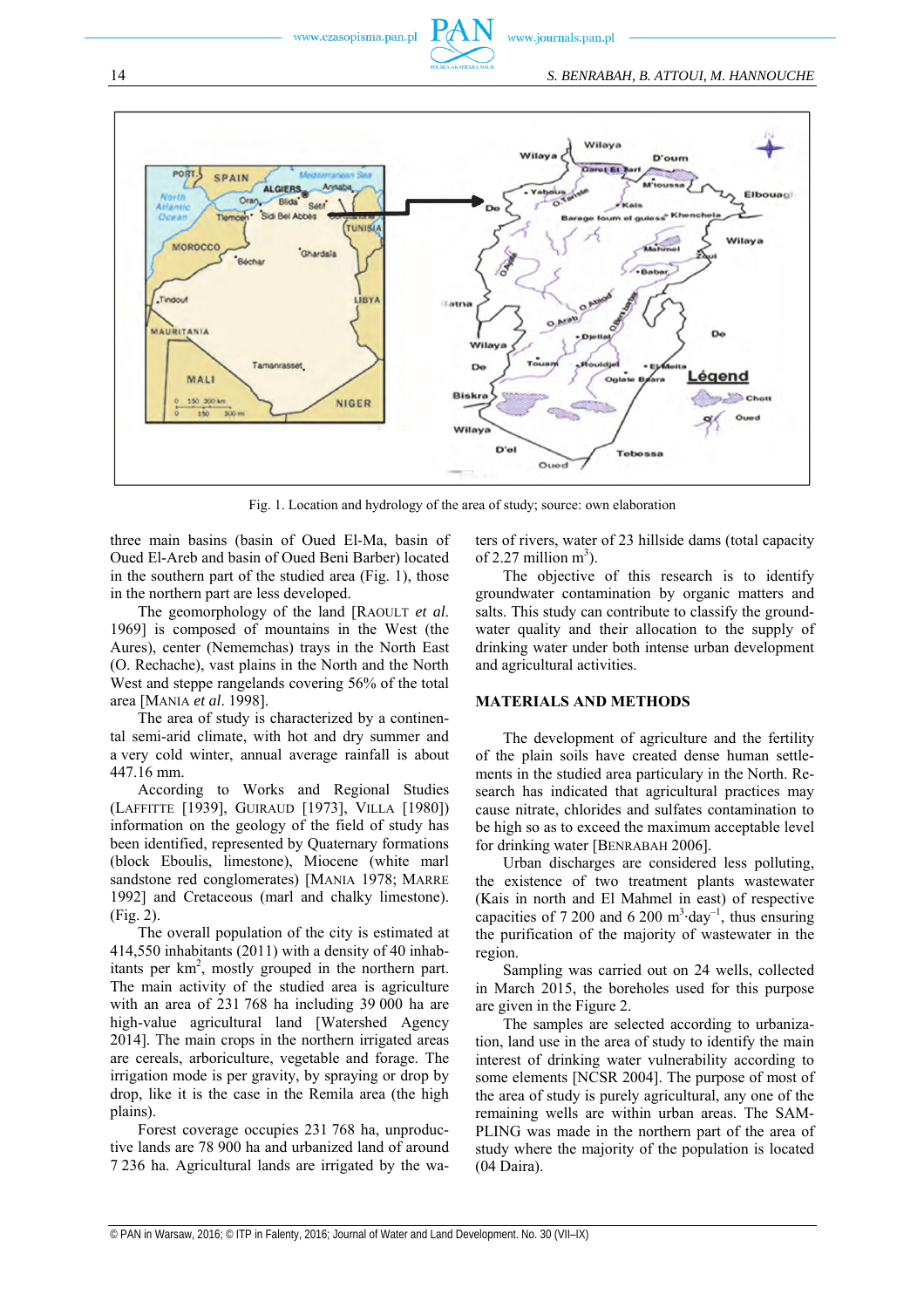

Fig. 2. Map altitude and location of sampling sites; source: own elaboration

Most boreholes capture water from the Quaternary aquifers (Baghai, El Hamma, Kais and El Mahmel), some of their capture the Tertiary Miocene formations else capture the formations of Cretaceous considered less vulnerable [CASTANY 1982] (Tab. 1). Noting finally that this methodological approach has already been applied on different data (mineralization, eutrophication, heavy metals...) for the characterization of those groundwaters [BENRABAH *et al*. 2006].

Water collection was kept in Polyethylene flasks (1.5 l) previously washed with distilled water and then rinsed with water to be analyzed and were transported at low temperature to the site of analysis (ADE laboratory) [NAWR 2014].

Measures to the physicochemical characterization included 14 parameters, such as pH, conductivity (*EC*), total dissolved solids (*TDS*), salinity (*Sal*), temperature (*T*), turbidity (*Turb*), cations – calcium  $(Ca^{2+})$ , magnesium  $(Mg^{2+})$  and sodium (Na<sup>+</sup>), anions – chloride (Cl<sup>-</sup>), sulfate  $(SO_4^2)$ , nitrate  $(NO_3)$ , nitrites  $(NO<sub>2</sub><sup>-</sup>)$  and bicarbonate  $(HCO<sub>3</sub><sup>-</sup>)$ . These indicators were determined using the following methods:

- pH, temperature and conductivity are analyzed in situ using a multi parameter;
- chloride and sulfate ion concentrations are determined by precipitation liquid chromatography;
- calcium and magnesium are determined by the volumetric method;
- nitrites are achieved by the NF T 90-013 method [RODIER 1984];
- *TDS* were calculated by summing the main ionic species (Na, K, Ca, Mg, Cl<sup>-</sup>, HCO<sub>3</sub><sup>-</sup>, SO<sub>4</sub><sup>2-</sup> and  $NO<sub>3</sub><sup>-</sup>$ ) and dissolved silica;
- turbibity with a turbidimeter;
- sodium the flame photometer was used to measure the concentration of sodium;
- nitrites are defined by colorimetric assay;
- bicarbonate was defined by titrimetry

#### **RESULTS AND INTERPRETATION**

Table 1 shows the average values of chemical constituents (pH, *EC*, *T*, *TDS*, *Sal*, nutrients and major ion) concentrations of groundwater about 24 samples in the Northern area. According to the values of maximum allowed concentrations (*MAC*) and standard guides (*SG*), different physicochemical factors are considered in the guidelines of the WHO standards for drinking water. A comparison was made on the basis of the results of analysis of water boreholes for this study [OMS 2008].

| Constituents | pH      | ЕC                 | TDS             | Sal              |              | Turb       | $\mathrm{Ca}^{2+}$ | $Mg^{2+}$ | Na     | Cl     | $SO_4$ | NO <sub>3</sub> | HCO <sub>3</sub> |
|--------------|---------|--------------------|-----------------|------------------|--------------|------------|--------------------|-----------|--------|--------|--------|-----------------|------------------|
|              |         | $\mu$ s·cm $^{-1}$ | $1 - 1$<br>mg∙l | $g \cdot l^{-1}$ | $\circ$<br>◡ | <b>NTU</b> | mg <sub>1</sub>    |           |        |        |        |                 |                  |
| Min          | 6.58    | 560                | 271             | 0.3              | 18.1         | 0.335      | 92.99              | 7.29      | 45.65  | 21.04  | 23.45  | 6.592           | 95.88            |
| Max          | 7.37    | 3 2 5 0            | 668             | 1.7              | 20.5         | 5.94       | 270.14             | 162.81    | 167.89 | 763.91 | 353.63 | 54.421          | 504.75           |
| Average      | 7.03    | 468.46             | 790.42          | 0.76             | 19.01        | 1.87       | 152.72             | 47.83     | 84.09  | 200.45 | 212.77 | 29.36           | 221.91           |
| SD           | 0.168   | 671.78             | 330.42          | 0.341            | 0.63         | 1.71       | 45.39              | 34.62     | 40.35  | 185.30 | 76.89  | 12.47           | 116.42           |
| Standard     | 6.5/9.5 | 2500               | < 1000          |                  | 25           |            | 100                | 50        | 200    | 250    | 250    | 50              |                  |

**Table 1.** Physicochemical, chemical parameters and OMS standard of groundwater from sampling sites

Explanations: *EC* = electrical conductivity, *TDS* = total dissolved solids, *Sal* – salinity, *T* = temperature, *Turb* = turbidity. Source: own study.

In these regions, pH appears to be controlled by the precipitation and the solution of various minerals. It is the measure of hydrogen ion  $(H<sup>+</sup>)$  concentration. It represents its acidity (high concentration of  $H^+$  ion) or alkalinity (low concentration of  $H^+$  ion), mainly due to the nature of land crossed. The pH of the water measured in the study's area ranges from 6.58 to 7.37 as illustrated on the graph below (Fig. 3). Groundwater in the study's area is moderately neutral to mildly alkaline in all study sites as it is recommended by WHO.

These data show that all water points are in the range of potability standard (between 6.5 and 9.5), which is the class in the neutral pH water category [HOUHA *et al*. 2008].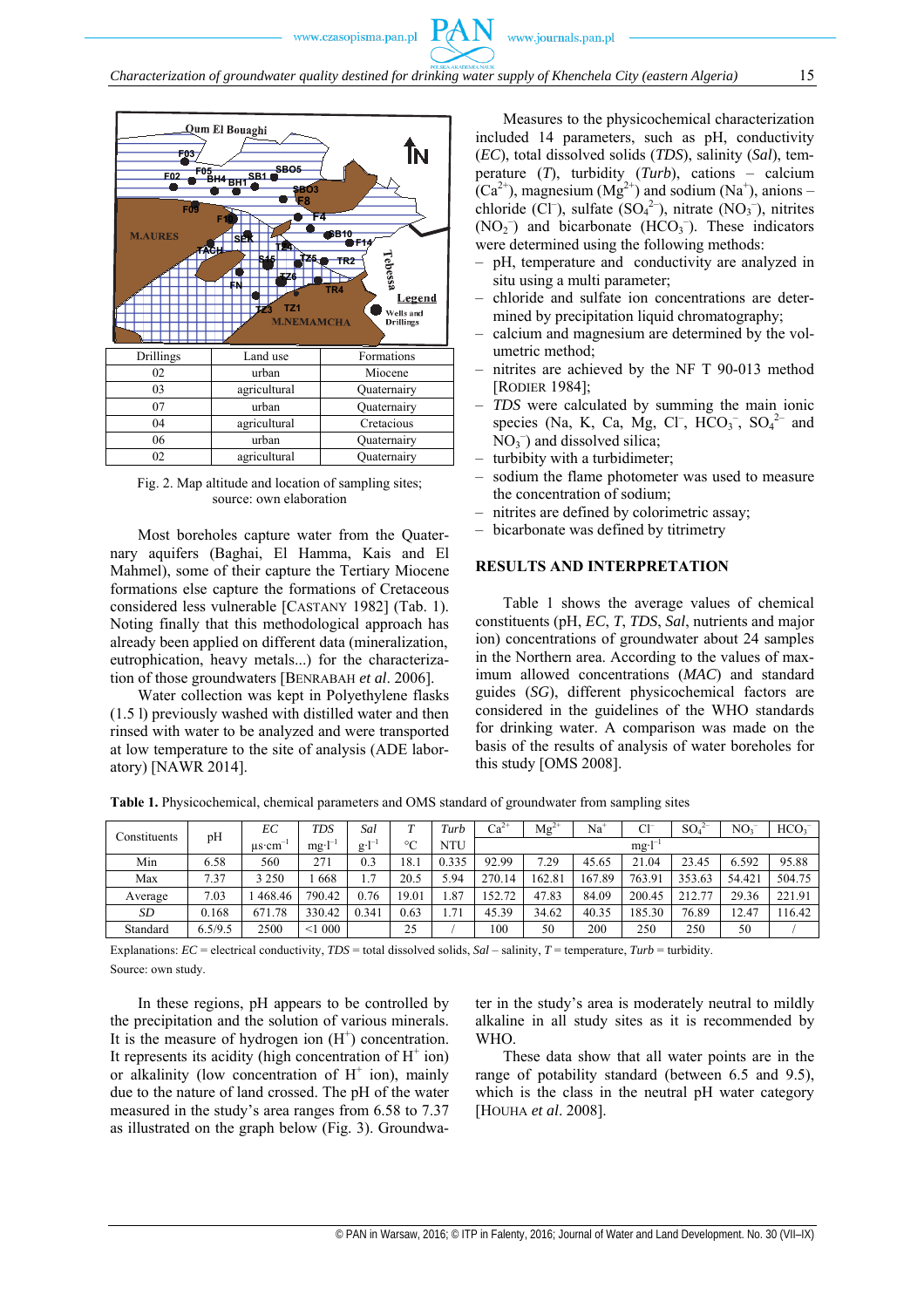

Fig. 3. pH changes in groundwater in the region of Khenchela; source: own study

In the area of study, the average cations and anions concentrations occur respectively in the following order Ca < Na < Mg and  $HCO<sub>3</sub>$  < SO<sub>4</sub> < Cl < NO<sub>3</sub> in all the study's plain conferring to the water a calcium bicarbonate-facies. Calcium, bicarbonate and chloride are major constituents of natural water in this area. Chloride source is the dissolution of evaporitic rocks forming the study's area soil, and the main anthropogenic sources are urban, and agricultural wastewater (Fig. 4).



Fig. 4. The average cations and anions concentrations of the area of study; source: own study

Concentration admitted by the WHO for chloride and sulphate in drinking water [WHO 2008] are about 250 mg⋅l<sup>-1</sup> for both anions. In this study, chlorides concentration ranged from 21.04 to 767.89 mg⋅l<sup>-1</sup> for an average 200.45 mg⋅ $l^{-1}$  for thirty percent of total water (Tab. 1, Fig. 5). Thirty seven percent of plain ground water resources are not suitable for drinking according to the World Health Organisation drinking water [WHO 2008]. Sulphate concentrations ranged from 23.45 to 353.63 mg⋅l<sup>-1</sup> (average 212.77 mg⋅l<sup>-1</sup>), thus exceeding the norm of 250 mg⋅l<sup>-1</sup> (Tab. 1, Fig. 5).

The catchments of the study's area that are agriculture-based, are particularly affected by the problem of pollution due to the continuous development of the agricultural sector. The amount of materials that lead to groundwater are firstly from the soil of the region (natural origin). Secondly the leaching of agricultural land (anthropogenic origin). The latter mainly dependent of spreading practices and also the weather. [KHAMMAR 1980]. The element concentrations vary significantly depending on the depth of formation captured in the study's basins. The lowest concentrations are found in the water of the deeper formations (Miocene and Cretaceous). In addition, the highest concentrations are found in the water of Quaternary shallow.

Temperature is an important parameter for the study of groundwater, because it distinguishes the water that flow near the surface and deep water. It plays an important role in increasing the chemical activity, bacterial, and evaporation of water. The collected data is summarized in the graph below (Fig. 6).

The temperature of groundwater wells that captures the low to medium depth of water table (60 to 100 m) deep ones (100 and 200) is less than 25°C evaluated respectively from 18.1 to 19.9°C and from 18.3 to 20.5°C.

Conductivity reflects the mineralization of water, therefore, the high values of electrical conductivity is high values of the concentration of dissolved salts. Conductivity is also affected by temperature because the dissolution of minerals depends therefrom. The collected data are summarized in the graph below (Fig. 7).

The values of the conductivity of water levels recorded at the boreholes of the study's area are between a minimum of 560 µs∙cm–1 (Tachekranet) and a maximum of 3 250  $\mu$ s⋅cm<sup>-1</sup> in the drilling of water (SB03), the mean is recorded in the order of 2 000 µs⋅cm<sup>-1</sup>. This parameter is directly related to the salinity range from a minimum of 0.3 g⋅l<sup>-1</sup> (Tachekranet and F12) and a maximum of 1.70  $g·l^{-1}$  (SB03) (Fig. 8).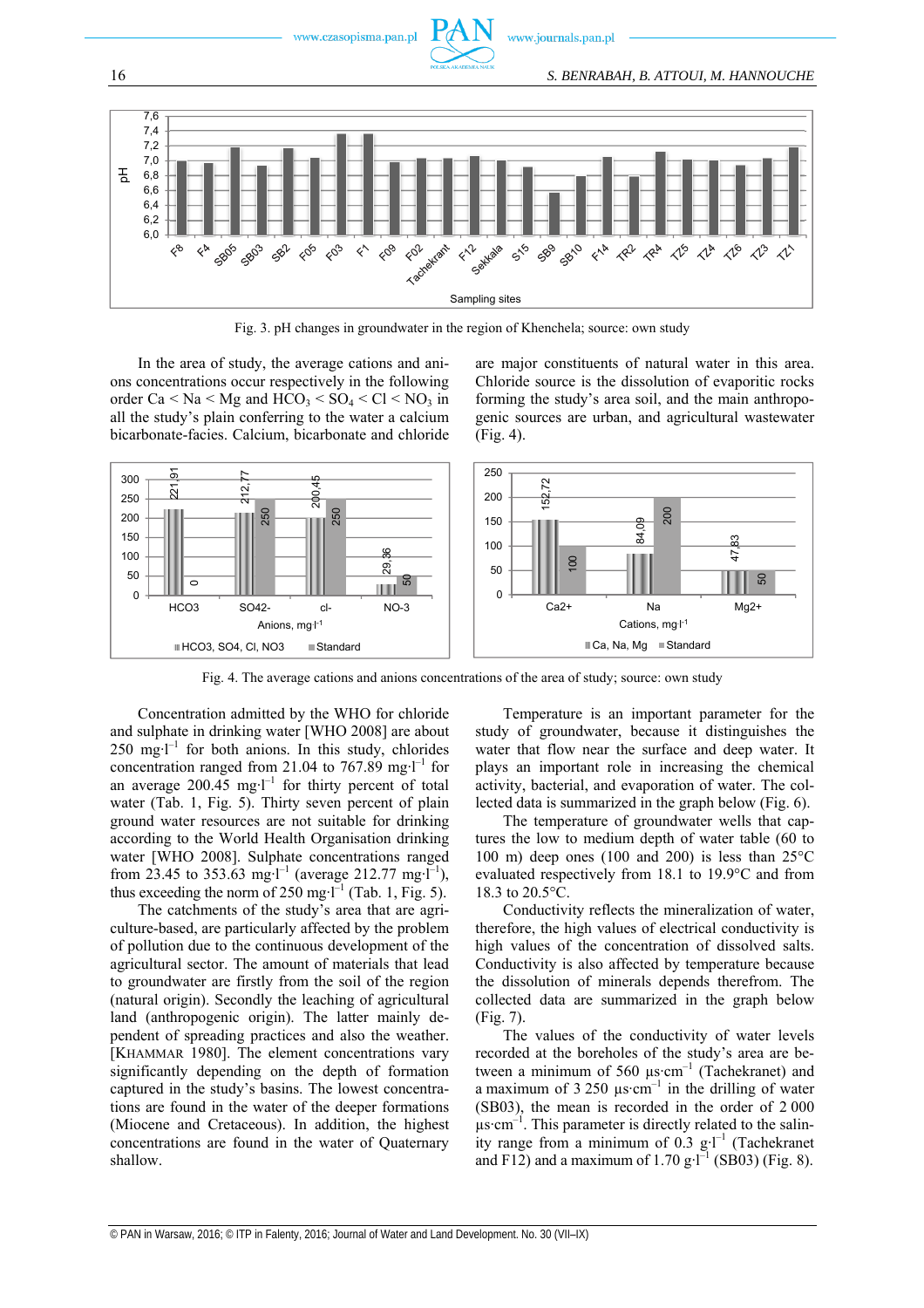*Characterization of groundwater quality destined for drinking water supply of Khenchela City (eastern Algeria)* 17



Fig. 5. Concentration variation of chloride and sulphate in Khenchela's groundwater; source: own study Sampling sites



Fig. 6. Groundwater temperature variations in the region of Khenchela; source: own study



Fig. 7. Groundwater conductivity variation in the region of Khenchela; source: own study

Mineral nitrogen is present mainly in three forms; a reduced form is the ammonium nitrogen  $(NH<sub>4</sub>)$  and two oxidized forms nitrite  $(NO<sub>2</sub>)$  and nitrate  $(NO<sub>3</sub>)$ . [SCHOELLER 1962]. The latter two ions are very mobile in the soil, accordingly, their main source in the waters corresponds to the surplus of mineral nitrogen not taken up by the roots of plants and train by leachate. The analysis results showed that the concentrations of nitrites are largely below the OMS standard.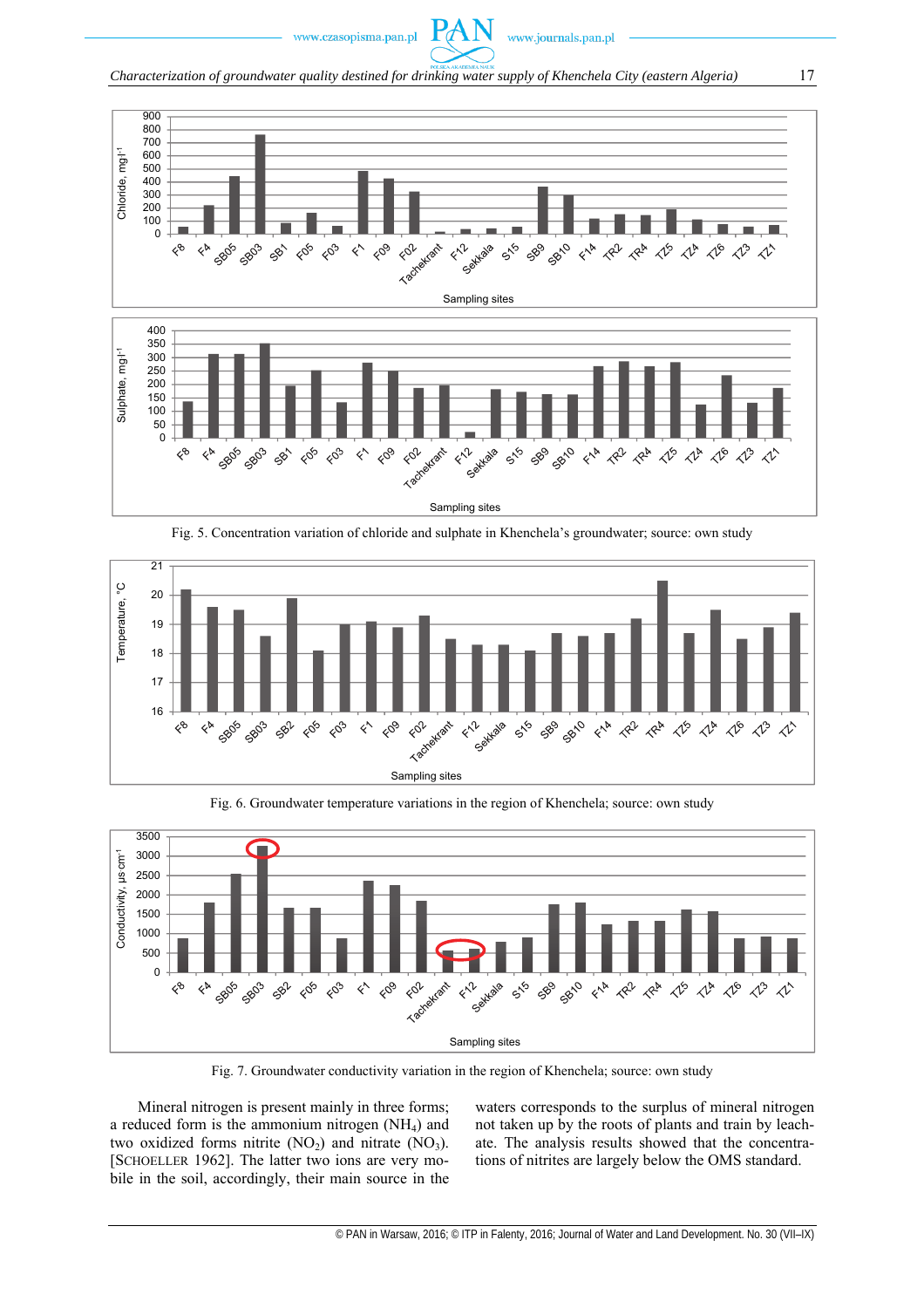

Fig. 8. Groundwater salinity changes in the region of Khenchela; source: own study

In terms of contamination of drinking groundwater, the nitrate is the most problematic element [ROUABHIA 2001]. The natural nitrate concentrations in groundwater are generally lower than 10 mg⋅l<sup>-1</sup>, the highest levels generally result from the external discharges (leaching from agricultural land, leakage of wastewater collection networks...) [BENRABAH *et al*. 2013]. The concentrations found in the analyzed water do not exceed the standard accepted by the WHO [2008] (50 mg⋅l<sup>-1</sup>) furthermore the natural limit is greatly exceeded (Fig. 9).



Fig. 9. Nitrates concentration variations of Khenchela's groundwater; source: own study



Water Quality Norms for mineral and drinking waters [NAWR 2014].

In the context of groundwater quality for drinking water supply in the study's area, the vulnerability map (Fig. 10) exposes the general state of water overlooked the high concentrations of salts, sulphate, chlorides and nitrates in some wells each taken for this study. 21% of drilling possesses water with a high concentration of nitrate, 12% possess a high concentration of sulphate, 8% possess a high concentration of chlorides, and 4% possess a high concentration of salts thus exceeding WHO standards, the remaining boreholes taken for this study possess relatively lower concentrations than allowed by WHO.

Fig. 10. Vulnerability map of groundwater in Khenchela city; source: own elaboration

The maximum admissible concentration (MAC) of nitrates in most area is within the range of 45–50 mg⋅l<sup>-1</sup>, Also, the World Health Organization indicates a guideline value (GV) of 50 mg⋅l<sup>-1</sup> for drinking water [WHO 2008], which has been integrated into Algeria

# **CONCLUSION**

As human activities related to (unconnected industrial discharges, runoff, diffuse contamination, network storm overflows) shape a heavy pressure on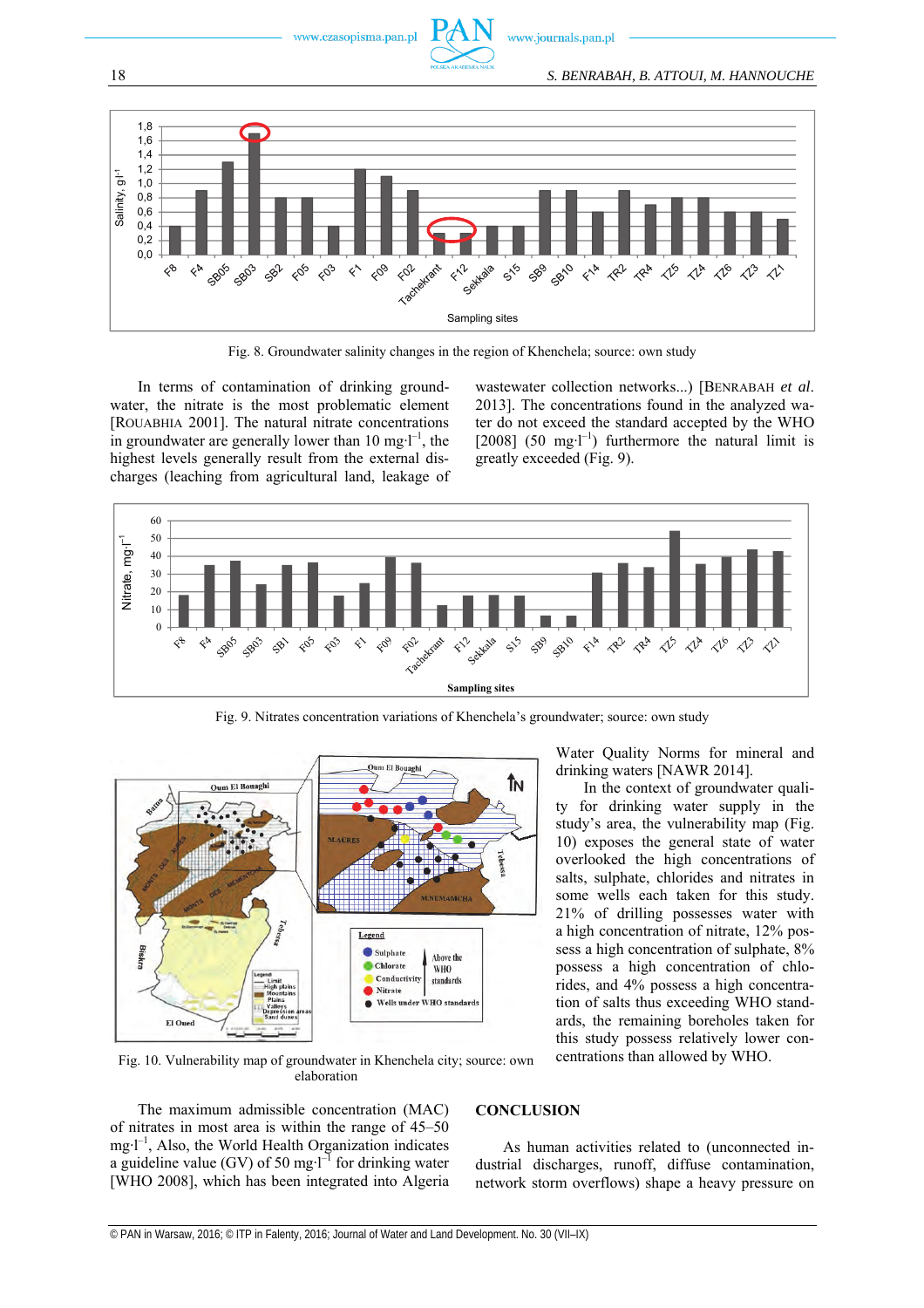the receiving environments, a sustained assessment about the quality of groundwater basins regarding Khenchela region has been established. This has been done for the ultimate aim of fixing the problematic parameters of drinking water such as *EC*, *Sal*, NO<sub>3</sub>.

The obtained results provide the presence of a considerable difference between the various monitoring sites. Water pollution in the region has been proved to be the outcome of excessive use of fertilizers as well as soil leaching in the period of precipitation.

On the basis of the region of study and the problems encountered, a list should be established to identify the various physical and chemical parameters for controlling the potability of water. The analysis of some specific parameters in this agricultural area is considered to be compulsory. While on the other hand, seasonal variation monitoring can be achieved by conducting very tight sampling sites.

#### **REFERENCES**

- BENRABAH S., KHERICI H., KHERICI N., COTE M. 2013. Assessment and management of water resources in Northeastern Algeria: Case of watersheds Kebir West Safsaf and Guebli rivers, Skikda. Applied Water Science. Vol. 3. No. 2 p. 351–357. DOI 10.1007/s 13201-013-0085-2.
- BENRABAH S., KHERICI H., BOUNAB S. 2006. Evaluation de l'indice d'altération organique des eaux souterraines de la wilaya de Skikda [Evaluation of organic index groundwater alteration in Skikda]. 1<sup>st</sup> International Geosciences Seminairy. Tebessa. University Algeria, 26–28 November 2006 p. 123–131.
- BENRABAH S., BOUSNOUBRA H., KHERICI N., COTE M. 2013. Caractérisation de la qualité des eaux de l'oued Kebir Ouest (Nord Est algérien) [Characterization of water quality of the Kebir West River (North East Algeria)]. Revue des Sciences et de la Technologie, Synthèse. No. 26 p. 30–39.
- CASTANY G. 1982. Principes et méthodes de l'hydrogéologie [Principles and methods of hydrogeology]. Paris. Éditeur Dunod. ISBN 2040112219 pp. 236.
- GUIRAUD R. 1973. Evolution post-triasique de l'avant-pays de la chaîne alpine en Algérie d'après l'étude du bassin du Hodna et des régions voisines [Evolution of the post-Triassic Front Country of the Alpine chain in Algeria according to the study of Hodna basin and neighboring areas]. PhD Doc. Nice. Université de Nice pp. 270.
- HOUHA B., KHERICI N., KACHI S., VALLES V. 2008. Hydrochemical differentiation of salinisation process of the water in Endoreic Semi-Arid Basin: Case of Rémila Basin, Alegria. American Journal of Applied Sciences. Vol. 5. Iss. 7 p. 891–895.
- KHAMMAR C. 1980. Contribution à l'étude hydrogéologique de la vallée de l'oued Kebir Ouest. Wilaya de Skikda [Contribution to the hydrogeological study of Wadi Kebir West Valley]. Skikda. 3rd cycle Doctoral Thesis. Université de Grenoble pp. 176.
- LAFFITTE R. 1939. Geological study of the Aures. Publ. Serv. Geological Map. Algeria. 2nd ser. Bull. 15.
- MANIA J. 1978. Gestion des systèmes aquifères. Application au Nord de la France [Management of aquifer systems. Application toNorthern France]. State Doctorate thesis. Université des sciences et technologies de Lille et Mémoire. No. 15 pp. 228.
- MANIA J., BROQUET P., RAMPNOUX N. 1998. Importance des contraints sur les ecoulements en roche fissuree superficielle; evidences experimentales [Role of fracturing in determination of hydraulic conductivity of limestone– contribution of direct and indirect methods]. Bulletin de la Societe Geologique de France. Vol. 169. Iss. 6 p. 765–773.
- MARRE A. 1992. Le Tell Oriental de l'Algérie de Collo à la frontière Tunisienne, étude géomorphologique [Tell the oriental Algeria Collo to the Tunisian border, geomorphological study]. Vol. 1. Alger, Algérie. Office des publications universitaires p. 100–123.
- NAWR 2014. National Agency of Water Resources of Constantine, Annaba and Skikda. Unpublished documents.
- NCSR 2004. National Council for Scientific Research, United Nations Environment Programme (UNEP). Pub. No. 3 pp. 147.
- ROUABHIA A. 2001. Vulnérabilité à la pollution des eaux souterraines de la plaine d'El Ma Labiod (Algérie) [Vulnerability to pollution of groundwater in the plain of El Ma Labiod (Algeria)]. Magister Thesis. University of Annaba pp. 80.
- RODIER J. 1984. L'analyse de l'eau: Eaux naturelles, eaux résiduaires, eaux de mer [Analysis of water, natural water, waste water, sea water]. Paris. Bordas. ISBN 978-2-04-015615-2 pp. 1383.
- RAOULT J.F., MOUTERDE R. 1969. Nouvelles données sur les séries secondaires du Kef M'souna et du Kef Sébargoud (Nord du Constantinois) [New data on the secondary series of Kef M'souna and Sébargoud (North Constantine)]. Service of geologic publication, Algeria. Bull. 39 p. 171–186.
- SCHOELLER H. 1962. Les eaux souterraines: hydrologie dynamique et chimique, recherche, exploitation et évaluation des ressources [Groundwater. Chemical dynamics and hydrology. Search, operations and resource assessment]. Paris. Ed. Massonet Cie pp. 642.
- SUTHAR S., PREETI B., SUSHMA S., PRAVIN K.M., ARVIND K.N., NAGRAJ S.P. 2009. Nitrate contamination in groundwater of some rural areas of Rajasthan, India. Journal of Hazardous Materials p. 189–199. DOI: 10.1016/j.jhazmat.2009.05.111.
- VILLA J.-M. 1980. La chaîne alpine d'Algérie orientale et des confins Algéro-Tunisiens [The Alpine chain in eastern Algeria and the Algerian-Tunisian border]. Sciences Thesis. Paris. Université Pierre et Marie Curie pp. 450.
- Watershed Agency 2014. Constantine, Annaba and Skikda. Unpublished documents.
- WHO 2008. Guidelines for drinking-water quality. Third edition incorporating the first and second addenda. Vol. 1. Recommendations. Geneva. ISBN 978-92-4-154761- 1 pp. 668.